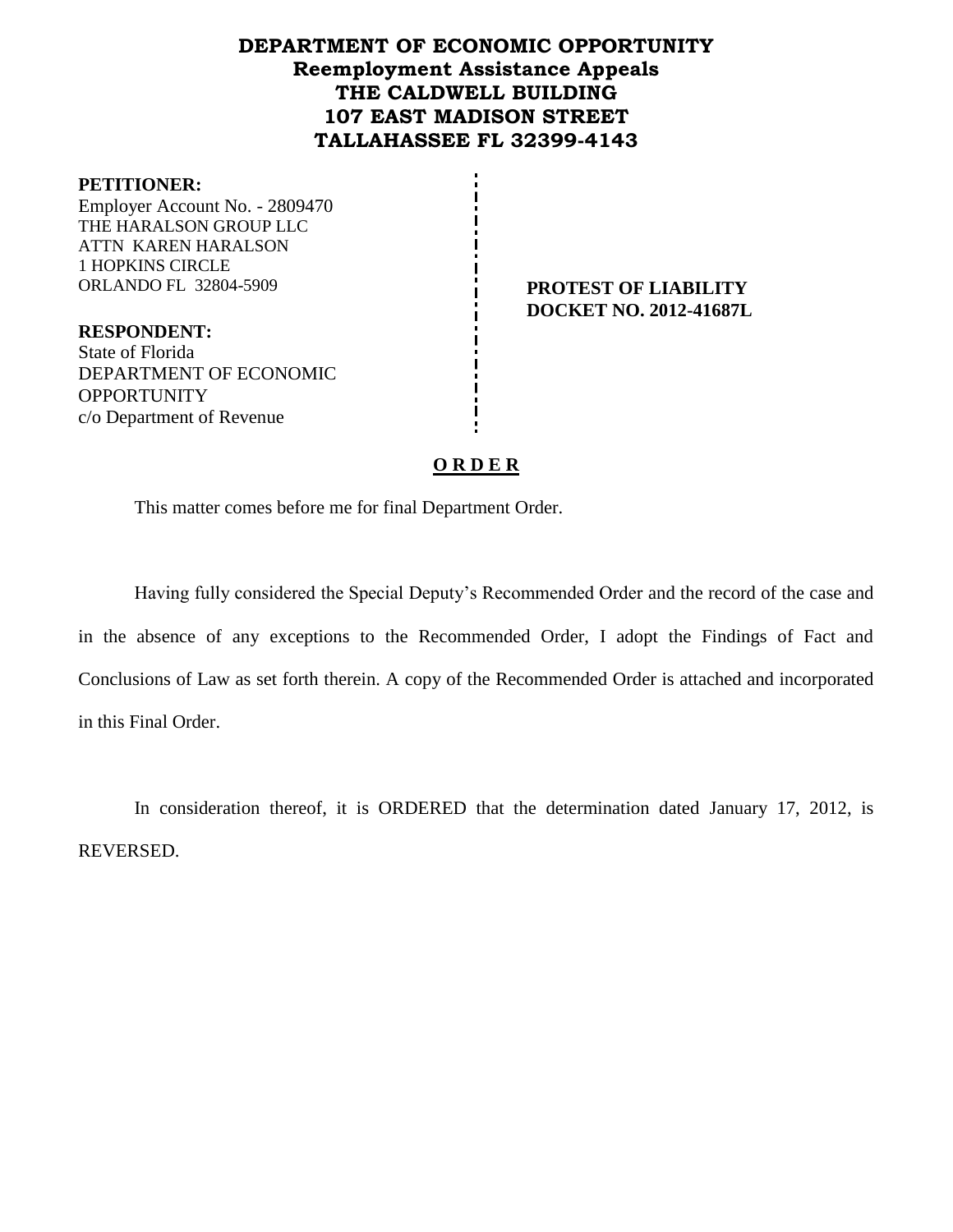#### **JUDICIAL REVIEW**

Any request for judicial review must be initiated within 30 days of the date the Order was filed. Judicial review is commenced by filing one copy of a *Notice of Appeal* with the DEPARTMENT OF ECONOMIC OPPORTUNITY at the address shown at the top of this Order and a second copy, with filing fees prescribed by law, with the appropriate District Court of Appeal. It is the responsibility of the party appealing to the Court to prepare a transcript of the record. If no court reporter was at the hearing, the transcript must be prepared from a copy of the Special Deputy's hearing recording, which may be requested from the Office of Appeals.

Cualquier solicitud para revisión judicial debe ser iniciada dentro de los 30 días a partir de la fecha en que la Orden fue registrada. La revisión judicial se comienza al registrar una copia de un *Aviso de Apelación* con la Agencia para la Innovación de la Fuerza Laboral [*DEPARTMENT OF ECONOMIC OPPORTUNITY]* en la dirección que aparece en la parte superior de este *Orden* y una segunda copia, con los honorarios de registro prescritos por la ley, con el Tribunal Distrital de Apelaciones pertinente. Es la responsabilidad de la parte apelando al tribunal la de preparar una transcripción del registro. Si en la audiencia no se encontraba ningún estenógrafo registrado en los tribunales, la transcripción debe ser preparada de una copia de la grabación de la audiencia del Delegado Especial [*Special Deputy*], la cual puede ser solicitada de la Oficina de Apelaciones.

Nenpòt demann pou yon revizyon jiridik fèt pou l kòmanse lan yon peryòd 30 jou apati de dat ke Lòd la te depoze a. Revizyon jiridik la kòmanse avèk depo yon kopi yon *Avi Dapèl* ki voye bay DEPARTMENT OF ECONOMIC OPPORTUNITY lan nan adrès ki parèt pi wo a, lan tèt *Lòd* sa a e yon dezyèm kopi, avèk frè depo ki preskri pa lalwa, bay Kou Dapèl Distrik apwopriye a. Se responsabilite pati k ap prezante apèl la bay Tribinal la pou l prepare yon kopi dosye a. Si pa te gen yon stenograf lan seyans lan, kopi a fèt pou l prepare apati de kopi anrejistreman seyans lan ke Adjwen Spesyal la te fè a, e ke w ka mande Biwo Dapèl la voye pou ou.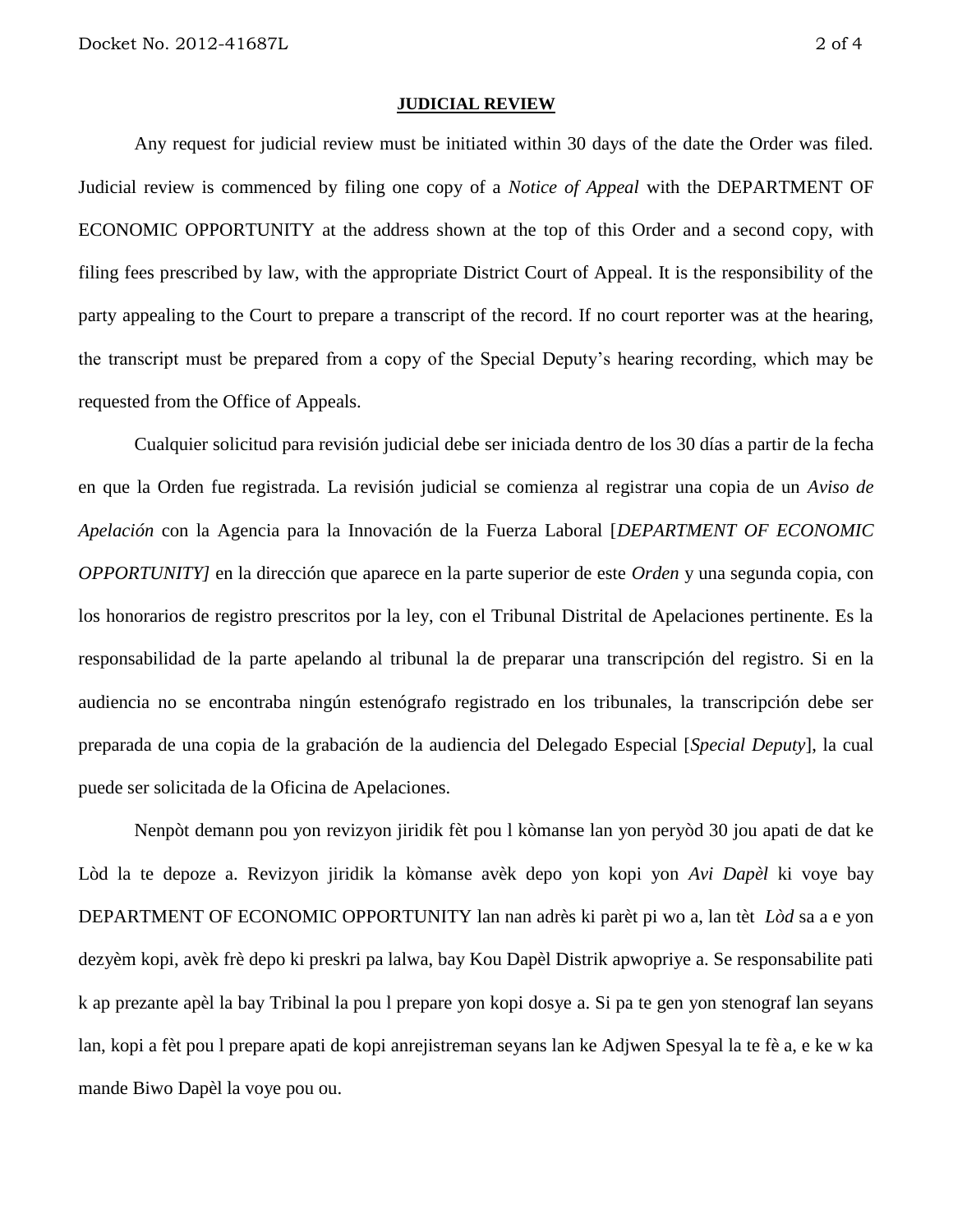DONE and ORDERED at Tallahassee, Florida, this \_\_\_\_\_\_\_ day of December, 2012.



Altemese Smith, Assistant Director, Reemployment Assistance Services DEPARTMENT OF ECONOMIC OPPORTUNITY

FILED ON THIS DATE PURSUANT TO § 120.52, FLORIDA STATUTES, WITH THE DESIGNATED DEPARTMENT CLERK, RECEIPT OF WHICH IS HEREBY ACKNOWLEDGED.

 $\overline{\phantom{a}}$  ,  $\overline{\phantom{a}}$  ,  $\overline{\phantom{a}}$  ,  $\overline{\phantom{a}}$  ,  $\overline{\phantom{a}}$  ,  $\overline{\phantom{a}}$  ,  $\overline{\phantom{a}}$  ,  $\overline{\phantom{a}}$ DEPUTY CLERK DATE

# **CERTIFICATE OF SERVICE**

**I HEREBY CERTIFY that true and correct copies of the foregoing Final Order have been furnished to the persons listed below in the manner described, on the \_\_\_\_\_\_\_ day of December, 2012**.

Shoner 5. Bans

SHANEDRA Y. BARNES, Special Deputy Clerk DEPARTMENT OF ECONOMIC OPPORTUNITY Reemployment Assistance Appeals 107 EAST MADISON STREET TALLAHASSEE FL 32399-4143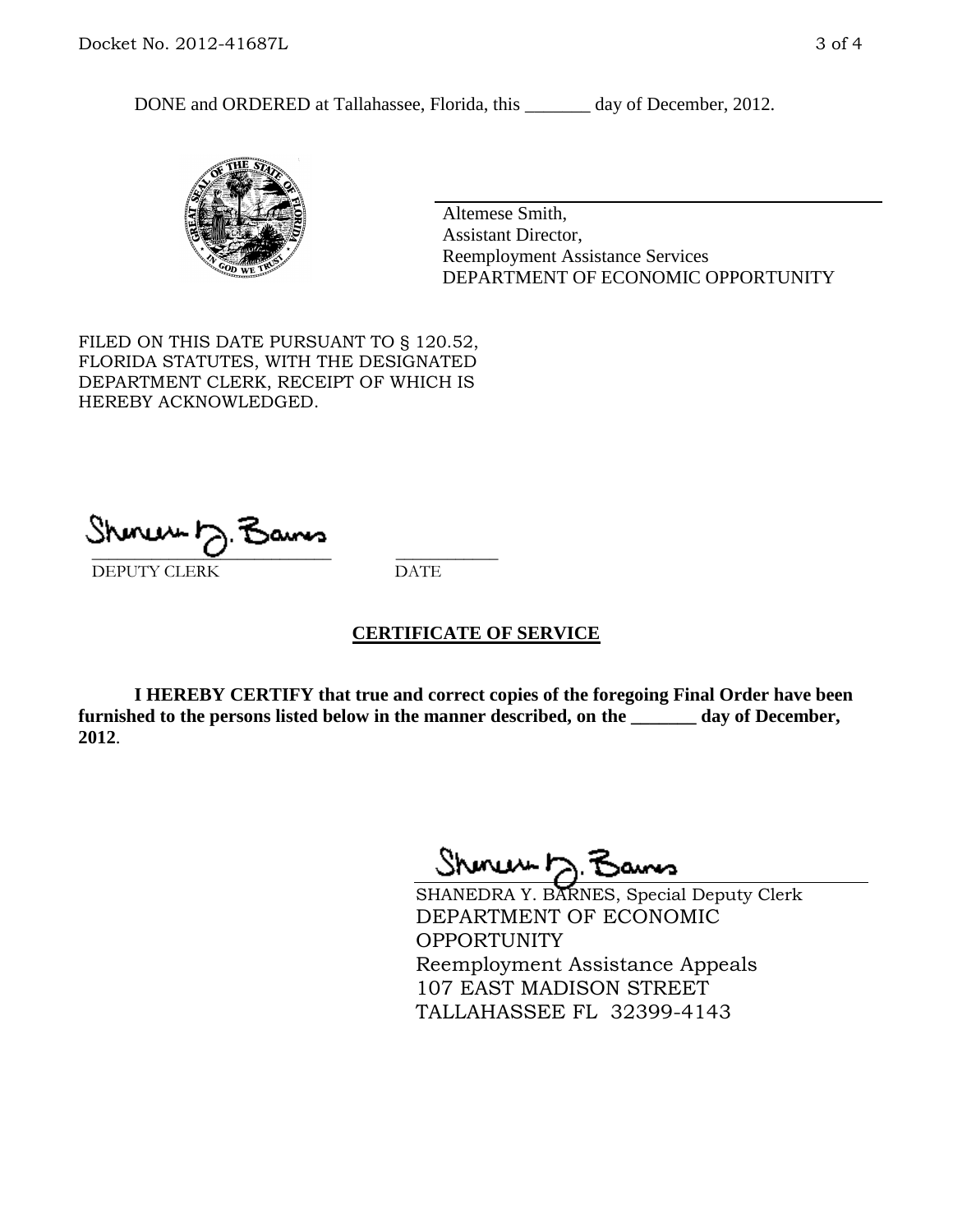By U.S. Mail:

 THE HARALSON GROUP LLC ATTN KAREN HARALSON 1 HOPKINS CIRCLE ORLANDO FL 32804-5909

DEPARTMENT OF REVENUE ATTN: VANDA RAGANS - CCOC #1-4857 5050 WEST TENNESSEE STREET TALLAHASSEE FL 32399

MAITLAND TAX ATTN GORDON HERGET SUITE 160 2301 MAITLAND CENTER PARKWAY MAITLAND FL 32751-4192

State of Florida DEPARTMENT OF ECONOMIC OPPORTUNITY c/o Department of Revenue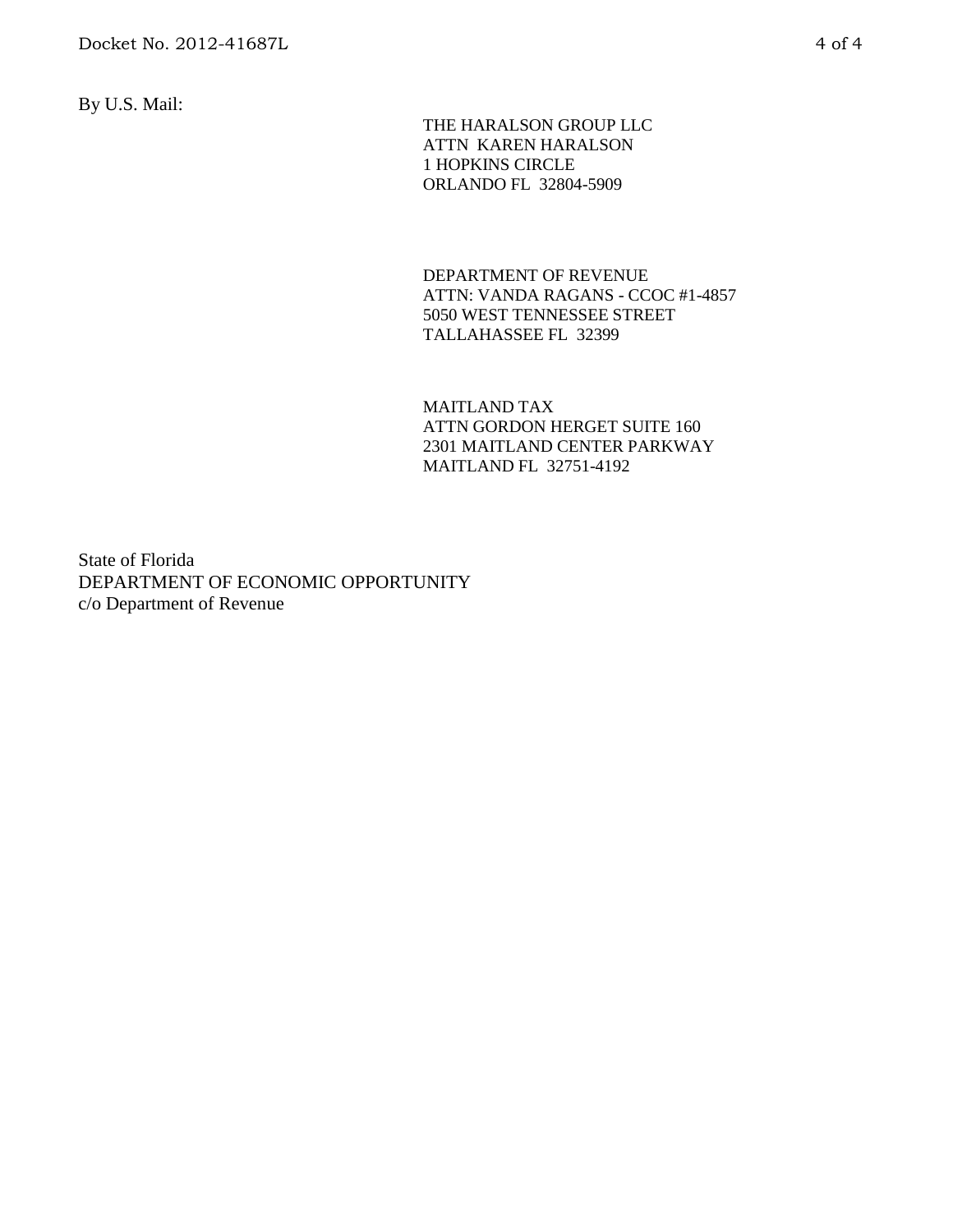# **DEPARTMENT OF ECONOMIC OPPORTUNITY Reemployment Assistance Appeals**

MSC 347 CALDWELL BUILDING 107 EAST MADISON STREET TALLAHASSEE FL 32399-4143

#### **PETITIONER:**

Employer Account No. - 2809470 THE HARALSON GROUP LLC ATTN KAREN HARALSON 1 HOPKINS CIRCLE ORLANDO FL 32804-5909

> **PROTEST OF LIABILITY DOCKET NO. 2012-41687L**

**RESPONDENT:** State of Florida DEPARTMENT OF ECONOMIC **OPPORTUNITY** c/o Department of Revenue

# **RECOMMENDED ORDER OF SPECIAL DEPUTY**

TO: Assistant Director, Executive Director, Reemployment Assistance Services DEPARTMENT OF ECONOMIC OPPORTUNITY

This matter comes before the undersigned Special Deputy pursuant to the Petitioner's protest of the Respondent's determination dated January 17, 2012.

After due notice to the parties, a telephone hearing was held on October 24, 2012. The Petitioner, represented by its president, appeared and testified. The Respondent was represented by a Department of Revenue Tax Specialist. A Tax Auditor testified as a witness.

The record of the case, including the recording of the hearing and any exhibits submitted in evidence, is herewith transmitted. Proposed Findings of Fact and Conclusions of Law were not received.

# **Issue:**

Whether services performed for the Petitioner constitute insured employment, and if so, the effective date of the Petitioner's liability, pursuant to Sections 443.036(19), (21); 443.1216, Florida Statutes.

Whether the Petitioner filed a timely protest pursuant to Sections 443.131(3)(i); 443.141(2); 443.1312(2), Florida Statutes; Rule 73B-10.035, Florida Administrative Code.

# **Findings of Fact:**

1. The Petitioner is a Florida limited liability company established on October 5, 2005, to operate a fund raising, strategic planning, and consulting business for non-profit organizations. The Petitioner has two officers, Jerry Haralson and Karen Haralson, and both officers are active in the operation of the business. The Petitioner registered for payment of unemployment tax to Florida based on the wages of the only employees, the two officers. Originally, the Department of Revenue assigned the initial tax rate that is assigned to all new employers, .0270. Effective April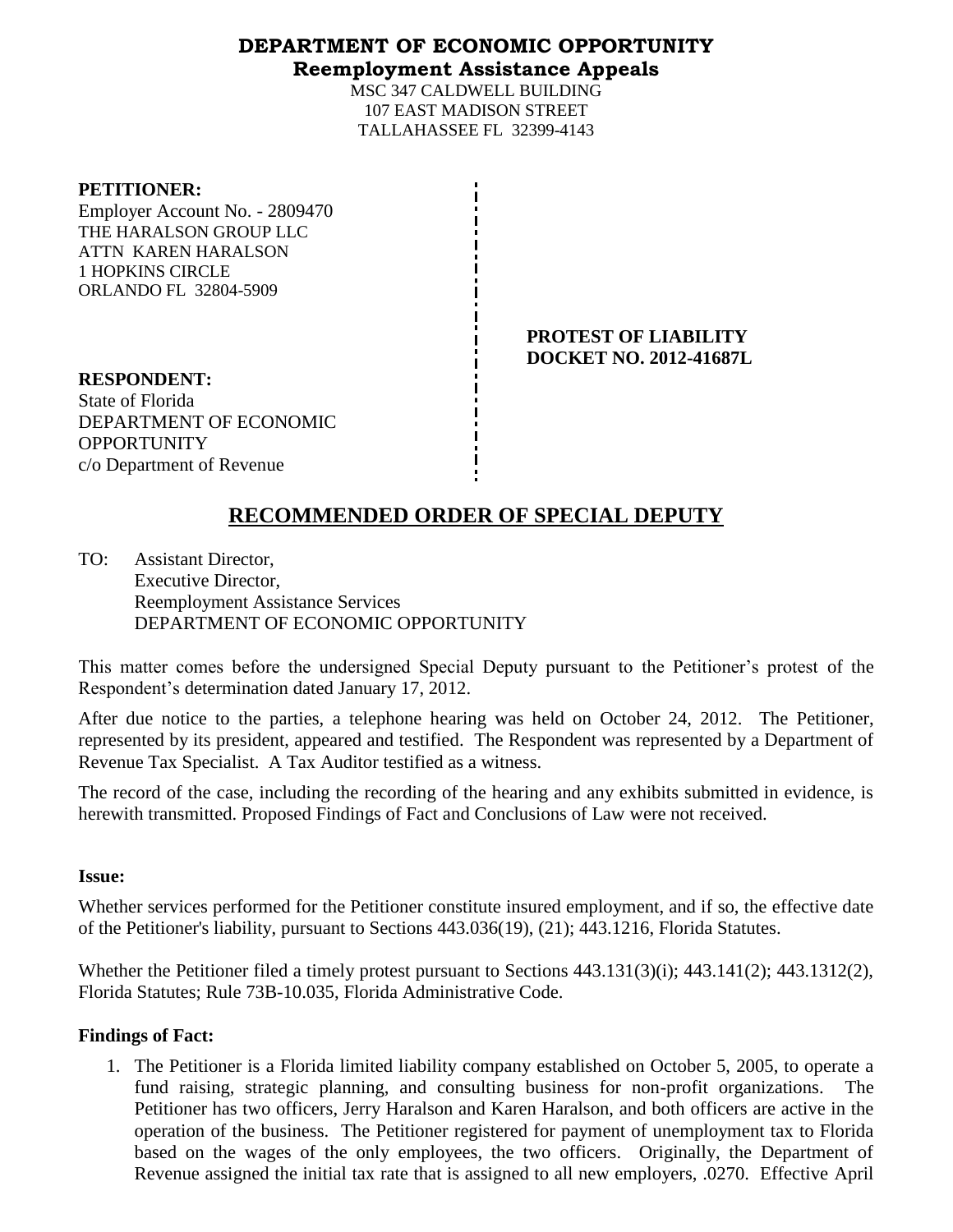1, 2010, the Department of Revenue notified the Petitioner that it had earned a new tax rate, .0036, based on its employment experience.

- 2. The services performed for the Petitioner by the Petitioner's officers require a significant amount of travel. The Petitioner does not have credit cards for payment of the travel expenses and the officers pay the expenses with their personal funds and then submit an expense report with receipts for reimbursement. The travel expense reimbursements are paid by checks made payable to the officers. In addition to reimbursement of travel expenses the Petitioner reimburses the Petitioner's officers in the same manner for other valid business expenses such as office supplies, postage, and telephone.
- 3. The Petitioner has a written Personnel Policy that provides fringe benefits for full time employees. That policy provides for payment of 100% of the premiums for health insurance as a pre-tax benefit and provides for medical expense reimbursement of 80% of the medical expenses not paid by the medical insurance policy.
- 4. The Department of Revenue randomly selected the Petitioner for an audit of the Petitioner's books and records for the 2010 tax year to ensure compliance with the Florida Unemployment Compensation Law. The audit was conducted at the Petitioner's business location. The Tax Auditor examined the Petitioner's check register, work order invoices, bank statements, balance sheet, UCT-6s, 1120S, 940, 941s, W-3 and W-2s.
- 5. The examination of the Petitioner's books revealed that on May 18, 2010, the Petitioner paid wages to Jerry Haralson in the amount of \$3,955.75 and to Karen Haralson in the amount of \$3,955.75. On December 24, 2010, the Petitioner paid wages to Jerry Haralson in the amount of \$10,420.75 and to Karen Haralson in the amount of \$5,079.25. The examination of the records and the UCT-6s revealed that the Petitioner had reported wages for each officer in excess of \$7,000 during the year and had paid tax on the first \$7,000 of wages. Wages over \$7,000 per employee per year are excess wages and are not taxable.
- 6. The Tax Auditor discovered that checks for reimbursement of travel expenses, office expenses, and medical expenses were paid to each officer. Since the checks were made payable to the officers the Tax Auditor reclassified the payments as wages. The Tax Auditor also discovered that in addition to the wages paid to each officer the Petitioner paid a \$1,000 distribution to each officer on December 24, 2010. The Tax Auditor assumed that the \$1,000 payments were bonuses and also reclassified those payments as wages. Although the Petitioner's president was present during the audit the Tax Auditor did not ask for any explanation of the amounts that were reclassified as wages.
- 7. The Tax Auditor concluded that the Petitioner had paid additional gross wages of \$19,526.92 which had not been reported as wages on the UCT-6s, however, since there were no additional taxable wages there was no additional tax due. In determining the amount of tax due the Tax Auditor used a tax rate of .0036 for all four quarters 2010 rather than the Petitioner's tax rate of .0270 for the first quarter 2010.
- 8. Upon conclusion of the audit the Tax Auditor prepared a *Notice of Intent to Make Audit Changes*, dated December 19, 2011, and mailed it to the Petitioner. The *Notice of Intent to Make Audit Changes* stated that the Tax Auditor had added additional gross wages of \$19,526.92, all of which were excess wages, and that no additional taxable wages had been added. The *Notice of Intent to Make Audit Changes* stated that there was a tax credit of \$9.59, that interest of \$0.50 had been charged to the Petitioner through December 19, 2011, and that a refund of \$9.09 was due to the Petitioner. The Petitioner received the *Notice of Intent to Make Audit Changes* and contacted the Tax Auditor to determine why a refund was due to the Petitioner. The Tax Auditor was not able to answer the Petitioner's question. The Petitioner waived the right to an audit conference since no additional tax was due.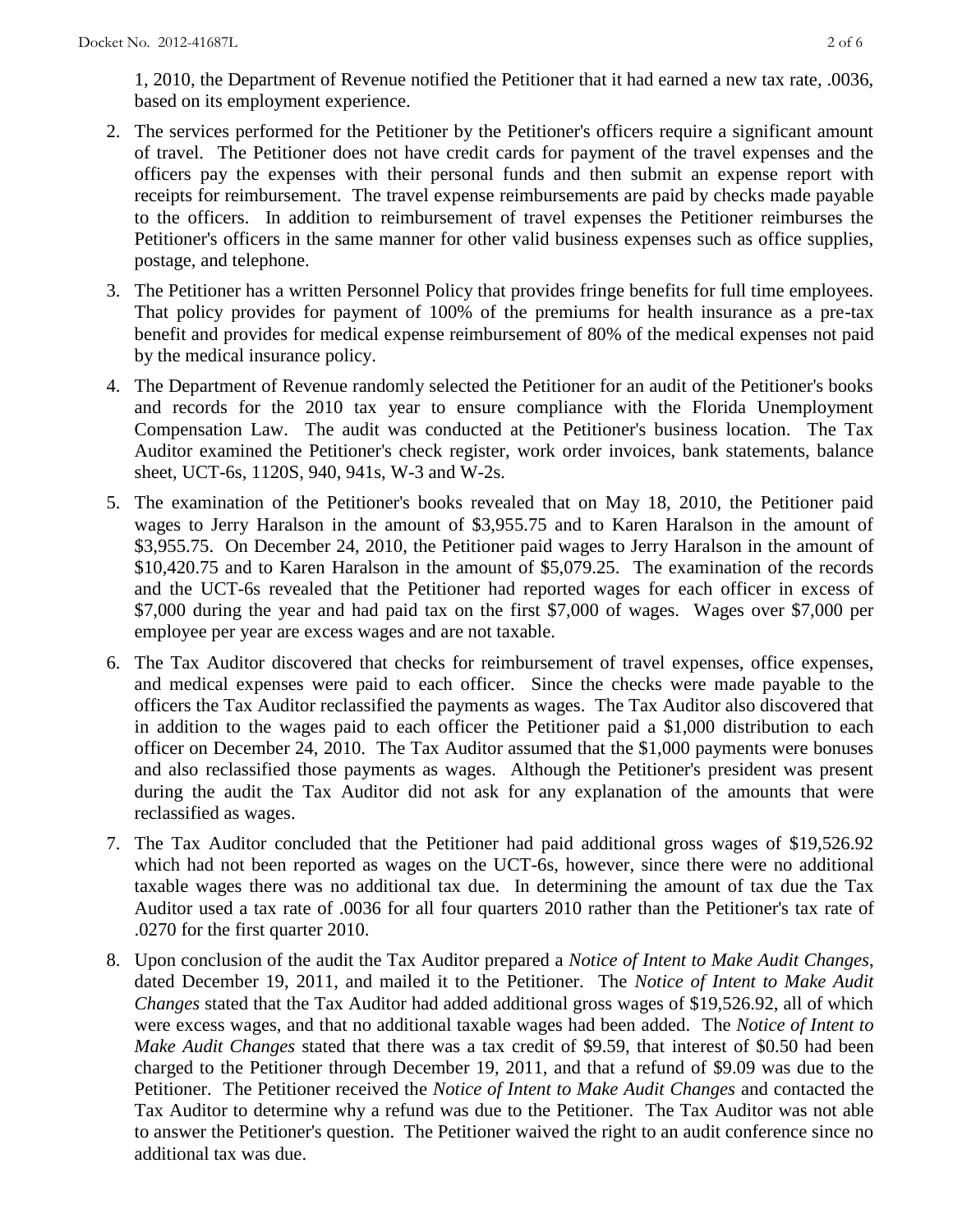- 9. A *Notice of Proposed Assessment* dated January 17, 2012, was mailed to the Petitioner on an undetermined date and was received by the Petitioner on an undetermined date. The *Notice of Proposed Assessment* advised the Petitioner that there was a tax credit of \$9.59, that the Department of Revenue had charged the Petitioner interest of \$0.52, and that a refund of \$9.07 was due to the Petitioner but that the refund was considered by the Department of Revenue to be paid in full. The *Notice of Proposed Assessment* advised the Petitioner "If you do not agree with the proposed assessment in this notice, you may seek a review of the assessment with the Department of Revenue, Compliance Support Process, at the address listed below. Your protest must be filed with the Department within 20 days of the date of this notice. The protest must include a copy of this notice, contain a statement of the disputed issues, and a statement of the rules or statutes you believe warrant a reversal or modification of the assessment."
- 10. The Petitioner did not understand the *Notice of Proposed Assessment* and did not understand why a refund was due. The Petitioner did not file a written protest since additional taxes were not due.
- 11. The Department of Revenue mailed a *Notice of Amount Due* dated February 16, 2012, to the Petitioner advising the Petitioner that tax in the amount of \$77.01 and interest in the amount of \$15.86 was past due. The *Notice of Amount Due* did not provide appeal rights and did not advise the Petitioner what to do if the Petitioner disagreed with the amount. The Petitioner's president telephoned the Department of Revenue at its Tallahassee office and spoke at length with an individual. The individual was not able to offer an explanation concerning why additional tax was due other than the tax was the result of the audit and that the Petitioner needed to contact the Tax Auditor.
- 12. After leaving several messages the Petitioner was successful in speaking to the Tax Auditor on March 7, 2012. The Tax Auditor was not able to offer any explanation for the amount shown on the *Notice of Amount Due* and stated that she would research the issue. The Tax Auditor advised the Petitioner that the Tax Auditor did not believe that the amount shown on the *Notice of Amount Due* was valid.
- 13. During the latter part of March 2012 the Tax Auditor contacted the Petitioner and explained that the additional taxes were valid because the Tax Auditor had reclassified expense reimbursements as wages and had used an incorrect tax rate for the first quarter 2010 when computing the amount of the taxes.
- 14. The Petitioner filed a written protest by mail postmarked March 29, 2012, which was received by the Department of Revenue and date stamped as received by the Department of Revenue on March 2, 2012.

# **Conclusions of Law:**

- 15. Section 443.141(2)(c), Florida Statutes, provides:
	- (c) *Appeals.*--The department and the state agency providing unemployment tax collection services shall adopt rules prescribing the procedures for an employing unit determined to be an employer to file an appeal and be afforded an opportunity for a hearing on the determination. Pending a hearing, the employing unit must file reports and pay contributions in accordance with s. 443.131.
- 16. Rule 73B-10.035(5)(a)1., Florida Administrative Code, provides:

Determinations issued pursuant to Sections 443.1216, 443.131-.1312, F.S., will become final and binding unless application for review and protest is filed with the Department within 20 days from the mailing date of the determination. If not mailed, the determination will become final 20 days from the date the determination is delivered.

17. Rule 73B-10.023(1), Florida Administrative Code, provides, in pertinent part:

Filing date. The postmark date will be the filing date of any report, protest, appeal or other document mailed to the DEO or DOR. The term "postmark date" includes the postmark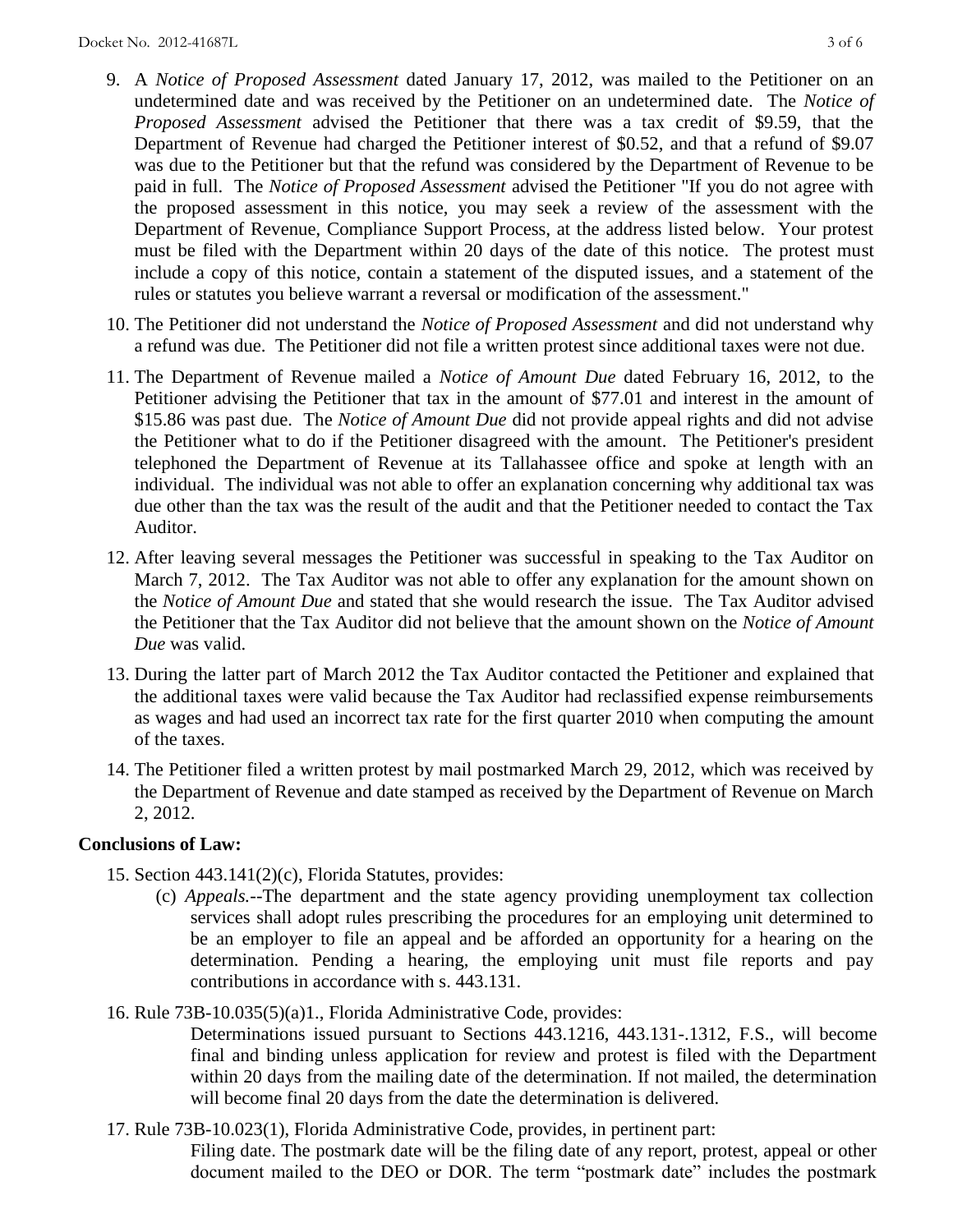date affixed by the United States Postal Service or the date on which the document was delivered to an express service or delivery service for delivery to DEO or DOR. The date of receipt will be the filing date of any report, protest, appeal, or other document faxed to DEO or DOR. It is the responsibility of each employing unit to maintain a current address of record with the Department. It is the responsibility of each claimant to maintain a current address of record with DEO throughout the benefit year or extended benefit period.

- 18. The only determination issued in this case which bears appeal rights is the *Notice of Proposed Assessment* dated January 17, 2012. The *Notice of Proposed Assessment* does not contain any certification of mailing and the Respondent's only witness, the Tax Auditor, was unable to offer testimony to establish evidence of the date of mailing. It was received by the Petitioner on an undetermined date. The Petitioner did not file an immediate protest since the *Notice of Proposed Assessment* did not appear to be an adverse determination. The *Notice of Proposed Assessment* appeared to be a favorable determination since it advised the Petitioner that a refund was due to the Petitioner.
- 19. The *Notice of Proposed Assessment* states that it will become conclusive and binding unless a protest is filed within 20 days. It is undisputed that the Petitioner did not file a written protest within 20 days. Thus, the determination would have become final after 20 days of the date that the determination was mailed. In Bayonet Point Hosp. v. D.O.L. & E.S., 460 So. 2d 473 (Fla. 2d DCA 1984) the court held that the finality provision of the law is binding not only on the employer but it is also binding on the department. In Florida Industrial Commission v. Growers Equipment Co., 152 Fla. 595 So. 2d 889 (1943) the Florida Supreme Court held that taxing statutes should be construed strictly against the state and doubts resolved in the taxpayer's favor.
- 20. The *Notice of Amount Due* constitutes a redetermination of the *Notice of Proposed Assessment* since it changes the amount of tax shown on the *Notice of Proposed Assessment* and changes the result of the audit from favorable to unfavorable. Since the *Notice of Amount Due* does not advise the Petitioner that an appeal must be filed within a stated amount of time, the Petitioner's appeal is accepted as timely filed.
- 21. Section 443.036 (21), Florida Statutes, defines "employment" as a service subject to this chapter under s. 443.1216 which is performed by an employee for the person employing him or her.
- 22. Section 443.036 (45), Florida Statutes, defines "wages" as remuneration subject to this chapter under s. 443.1217.
- 23. Section 443.1217, Florida Statutes, provides:
	- (1) The wages subject to this chapter include all remuneration for employment, including commissions, bonuses, back pay awards, and the cash value of all remuneration paid in any medium other than cash. The reasonable cash value of remuneration in any medium other than cash must be estimated and determined in accordance with rules adopted by the Department of Economic Opportunity or the state agency providing tax collection services. The wages subject to this chapter include tips or gratuities received while performing services that constitute employment and are included in a written statement furnished to the employer under s. 6053(a) of the Internal Revenue Code of 1954. As used in this section only, the term "employment" includes services constituting employment under any employment security law of another state or of the Federal Government.
	- (2) For the purpose of determining an employer's contributions, the following wages are exempt from this chapter:
		- (a)1. Beginning January 1, 2010, that part of remuneration paid to an individual by an employer for employment during a calendar year in excess of the first \$7,000 of remuneration paid to the individual by an employer or his or her predecessor during that calendar year, unless that part of the remuneration is subject to a tax, under a federal law imposing the tax, against which credit may be taken for contributions required to be paid into a state unemployment fund.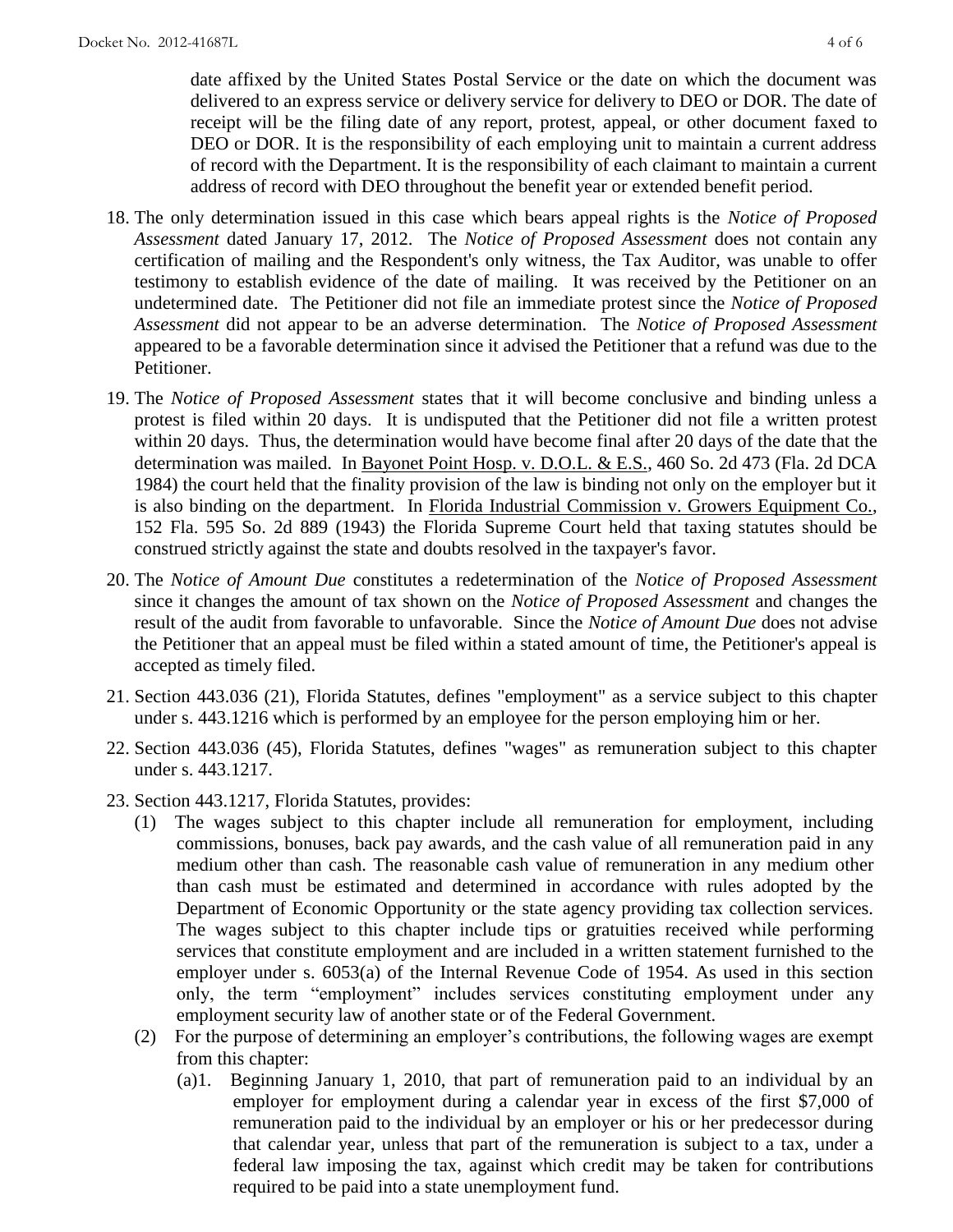- 24. It has been shown by competent substantial evidence that the payments made to the Petitioner's officers, which were reclassified by the Tax Auditor as additional wages, were payments for reimbursement of valid business expenses. The payments were not compensation for services performed and were not remuneration for employment.
- 25. Both of the Petitioner's officers received a \$1,000 distribution from the Petitioner on December 24, 2010, in addition to the payment for wages received on the same date. The Tax Auditor concluded, without seeking clarification, that the distributions were bonuses. The Tax Auditor reclassified the distributions as wages.
- 26. Section 443.036(20)(c), Florida Statutes provides that a person who is an officer of a corporation, or a member of a limited liability company classified as a corporation for federal income tax purposes, and who performs services for the corporation or limited liability company in this state, regardless of whether those services are continuous, is deemed an employee of the corporation or the limited liability company during all of each week of his or her tenure of office, regardless of whether he or she is compensated for those services. Services are presumed to be rendered for the corporation in cases in which the officer is compensated by means other than dividends upon shares of stock of the corporation owned by him or her.
- 27. In regard to a subchapter S corporation or a limited liability company which is treated as a corporation for federal tax purposes, the profits and losses of the corporation pass through to the shareholders. It has been previously held by the courts that an officer of a corporation who is active in the operation of the business must be paid a reasonable wage for services performed rather than only dividends or distributions of profit. In Spicer Accounting, Inc. v. United States, 918 F.2d 90 ( $9<sup>th</sup>$  Cir. 1990), the court determined that dividends paid by an S corporation to an officer of the corporation who performed services for the business, were wages subject to federal employment taxes, including federal unemployment compensation taxes. The court relied upon federal regulations which provide that the "form of payment is immaterial, the only relevant factor being whether the payments were actually received as compensation for employment."
- 28. It has not been shown that the wages received by the Petitioner's officers were not reasonable compensation for the services which they provided to the Petitioner. Since the officers received reasonable compensation for their services, any dividends or distributions of profit over and above the wages are not additional wages subject to unemployment tax.

**Recommendation:** It is recommended that the Petitioner's protest be accepted as timely filed. It is recommended that the determination dated January 17, 2012, as subsequently modified by the Department of Revenue, be REVERSED.

Respectfully submitted on October 26, 2012.



R. O. SMITH, Special Deputy Office of Appeals